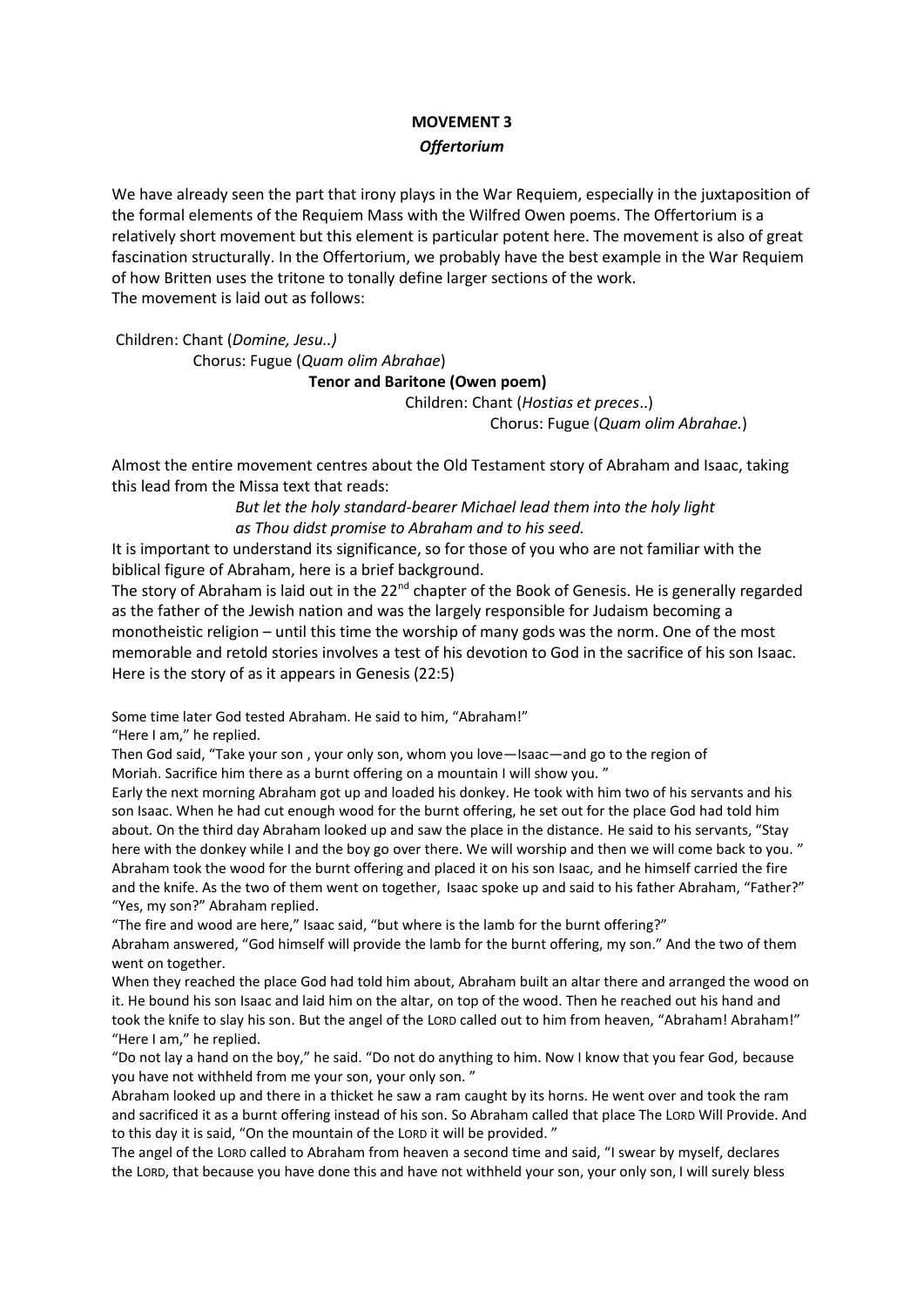you and make your descendants as numerous as the stars in the sky and as the sand on the seashore. Your descendants will take possession of the cities of their enemies, and through your offspring all nations on earth will be blessed, because you have obeyed me."

Those of you who are familiar with the basic theological tenets of the Christian religion, will see the resemblance that this story has with the New Testament concept of God the Father who sacrificed his only son, Jesus Christ, for the salvation of mankind. As we will see later, this parallel has a particular significance in the fifth Movement of the work *Agnus Dei*. However, for now let us focus upon the Old Testament story.

This Old Testament story has been used by artists all through history (see some examples below by Rembrandt, Blake etc). Musicians too have taken up the tale and set it to music (Carissimi, Stravinsky etc). Britten too had, some ten years earlier, set the story – not the biblical text as above but that of a Medievel Mystery Play on the subject. Written in 1952, it was the second of five 'Canticles' that he wrote for various combinations of voices and instruments between 1947 and 1974 . *Canticle II: Abraham and Isaac* is set for Tenor, Boy Treble and Piano. As we shall see, this work was to become a rich musical source in the Offertorium movement of the *War Requiem* written some ten years later.



Caravaggio **Blake** 







Chagall **Rembrandt**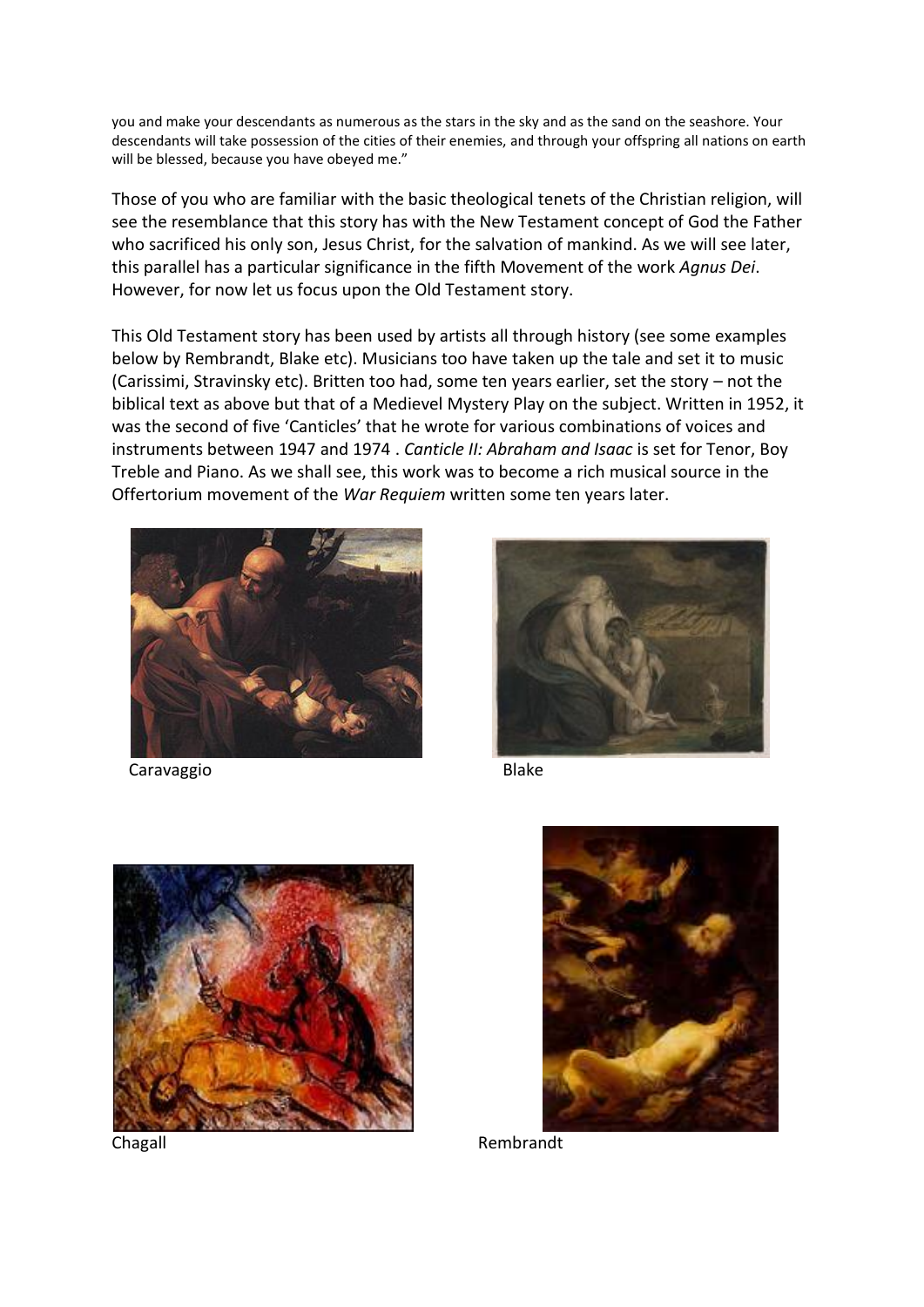The movement begins with the children's chorus:

**Children's Chorus** *Lord Jesus Christ, King of glory,*

*deliver the souls of the faithful departed from the pains of hell, and the bottomless pit: deliver them from the jaws of the lion, lest hell engulf them, lest they be plunged into darkness.*

Their declamation has an ecclesiastical aloofness (remember they are positioned geographically remote from the other forces) reminiscent of Gregorian chant and their tonal centre is firmly rooted in C#.



With the lively entrance of the full orchestra, the choir shifts the tonality to the unequivocal key of G. Here we have an excellent example of how Britten uses the juxtaposition of keys based on the tritone to govern larger structural sections in the work.



# **Chorus**

*But let the holy standard-bearer Michael lead them into the holy light as Thou didst promise Abraham and his seed.*

The latter part of this text, recalling the promise to Abraham, is set as an elaborate fugue, the subject of which is drawn directly from his earlier Canticle II: *Abraham and Isaac*.

Canticle II: *Abraham and Isaac*

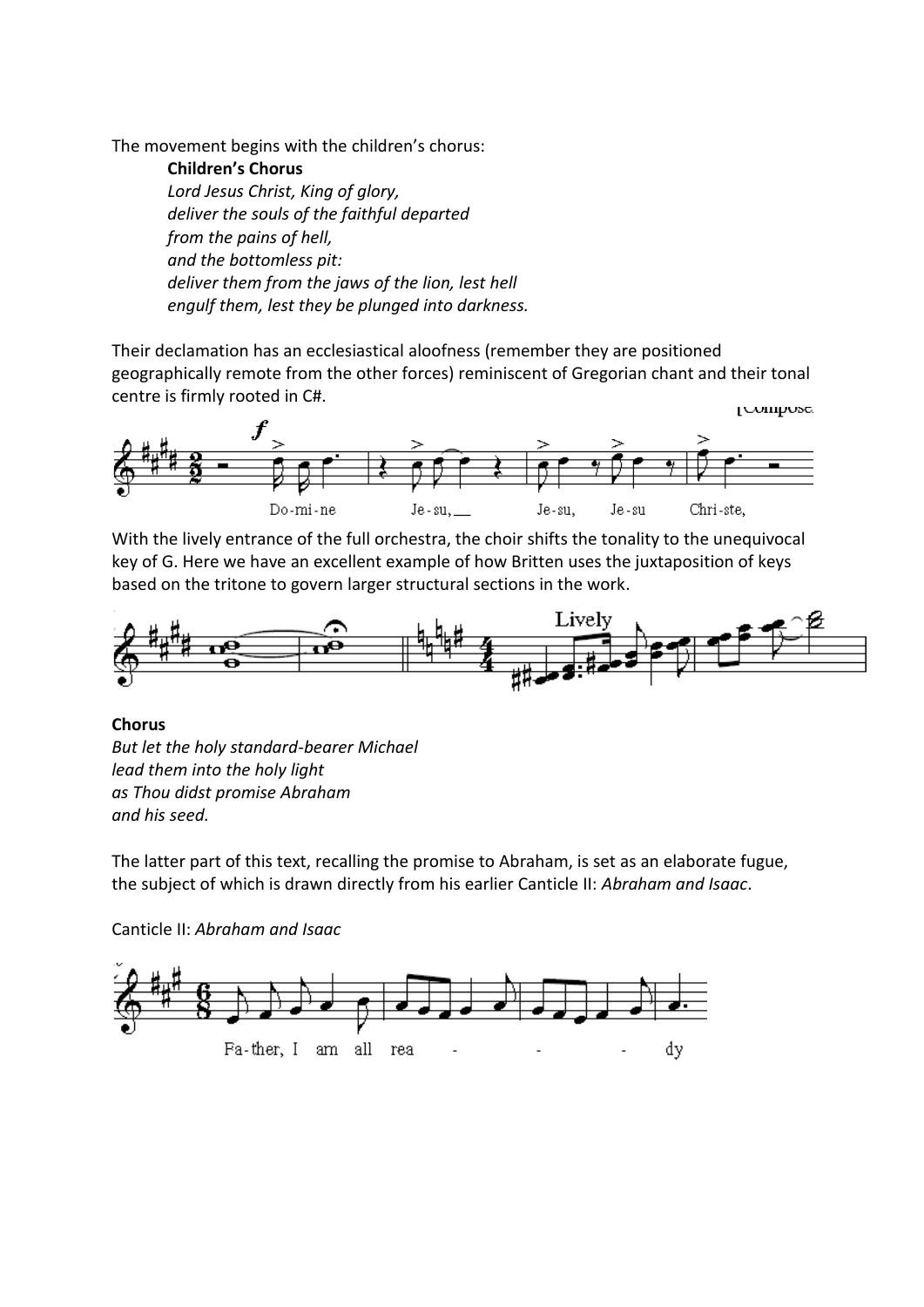

Not only will this formal device of the fugue serve Britten's intention as a structural frame in the movement but also, by using the form, he aligns himself with a strong tradition of setting this section of the Requiem Mass (see, for example, the Requiem settings by Mozart, Cherubini, Dvorak etc)

The fugue reaches its climax only to have its theme taken over by the Chamber Orchestra as the accompaniment for the next Owen poem (*The Parable of the Old Man and the Young*) that forms the centre piece of the movement. The baritone soloist begins as if telling the traditional biblical tale.

### **(Tenor and Baritone)**

*So Abram rose, and clave the wood, and went, And took the fire with him, and a knife. And as they sojourned both of them together, Isaac the first-born spake and said, My Father, Behold the preparations, fire and iron, But where the lamb for this burnt-offering?*

But then the traditional story takes on a new twist ....

*Then Abram bound the youth with belts and straps, And builded parapets and trenches there, And stretched forth the knife to slay his son.*

In response to the references to the paraphernalia of war, Britten superimposes fragments of the fanfares from the early *Dies Irae* movement. These are interwoven with the instrumental textures that still quote generously from his *Canticle II*.

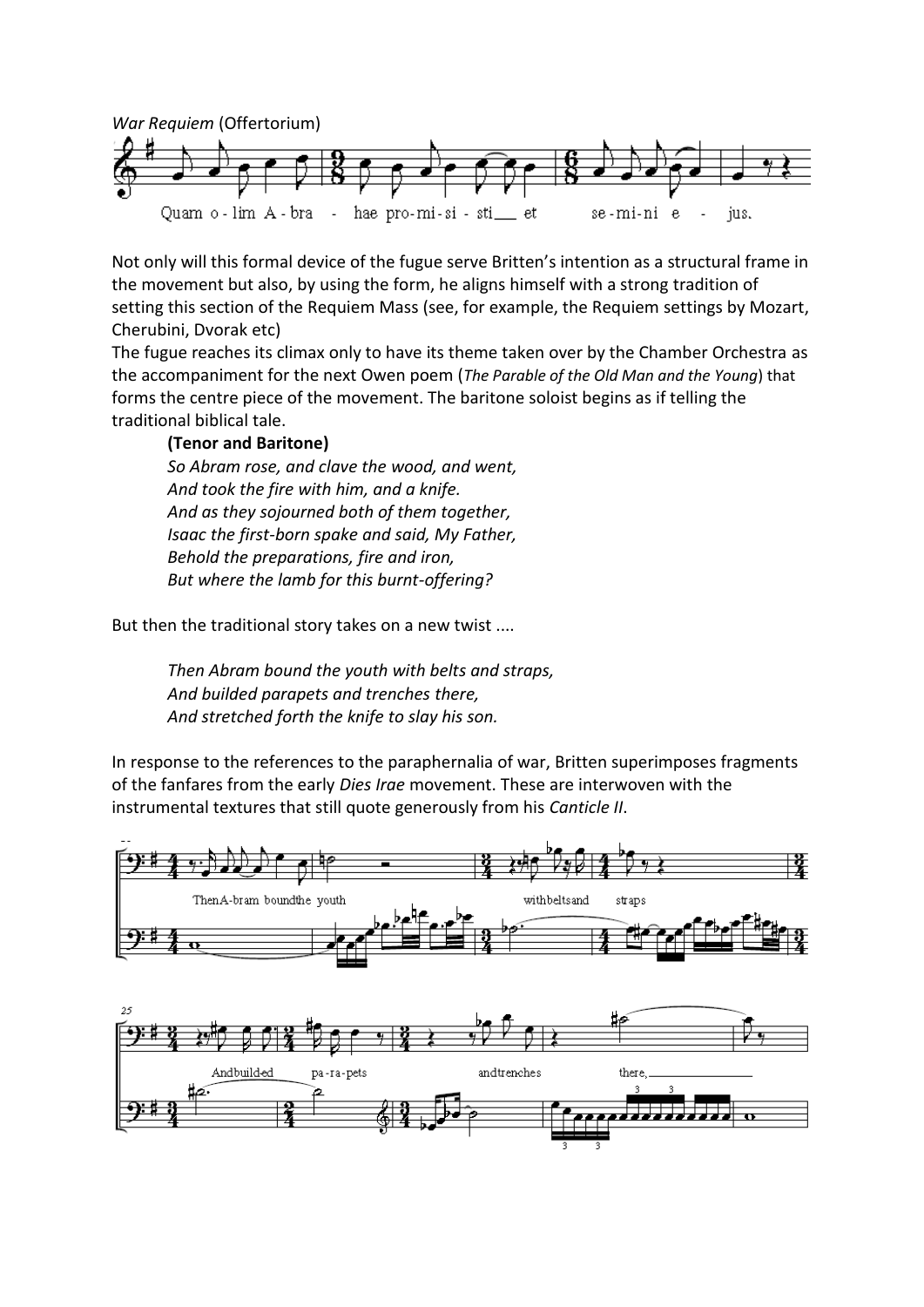Then as in the traditional tale, as the father is about to slay his son, God's angel appears to stay his hand.

*When lo! and angel called him out of heaven, Saying, Lay not thy hand upon the lad, Neither do anything to him. Behold, A ram, caught in a thicket by its horns; Offer the Ram of Pride instead of him.*

This moment of serene stillness also has its origins in the earlier *Canticle II*, with Britten combining the two voices to portray the celestial messenger. We are now in C major, and with its Lydian inflections here again symbolises purity, just as it did in the 'Recordare' section of the previous *Dies Irae*. Luminous strings and harp envelop the voices but there is a canker in this perfection. With the mention of the 'Ram of Pride', Britten subltely inflects the line to include the C/F# *diabolus in musica*, tainting the purity of the angelic voice.



As with the original biblical story we anticipate and welcome the staying hand of God's angel. But it is not to be – in a moment of true horror, God's intervention is rejected.

*But the old man would not so, but slew his son, - And half the seed of Europe, one by one.*

Owen and Britten's accusation is unambiguous. Those in the establishment could stop the killing but patently refuse to do so. Instead of offering up the "Ram of Pride" provided by God as a substitute for Abraham's proposed sacrifice of his firstborn son, Owen's version has Abraham deliberately spurn the substitution and instead carry through with the original plan. Thus, God's promise to Abraham (*Quam olim Abraham promisisti ...*) that his seed (*semini eius*) will be brought "from death into life" (*de morte transire ad vitem*), is annulled and Isaac's death, like the death of the countless millions subsequently killed in the world's many wars, becomes a consequence of the all too familiar 'sin of pride' that humankind, like Owen's Abraham, has been unwilling or unable to cleanse itself.